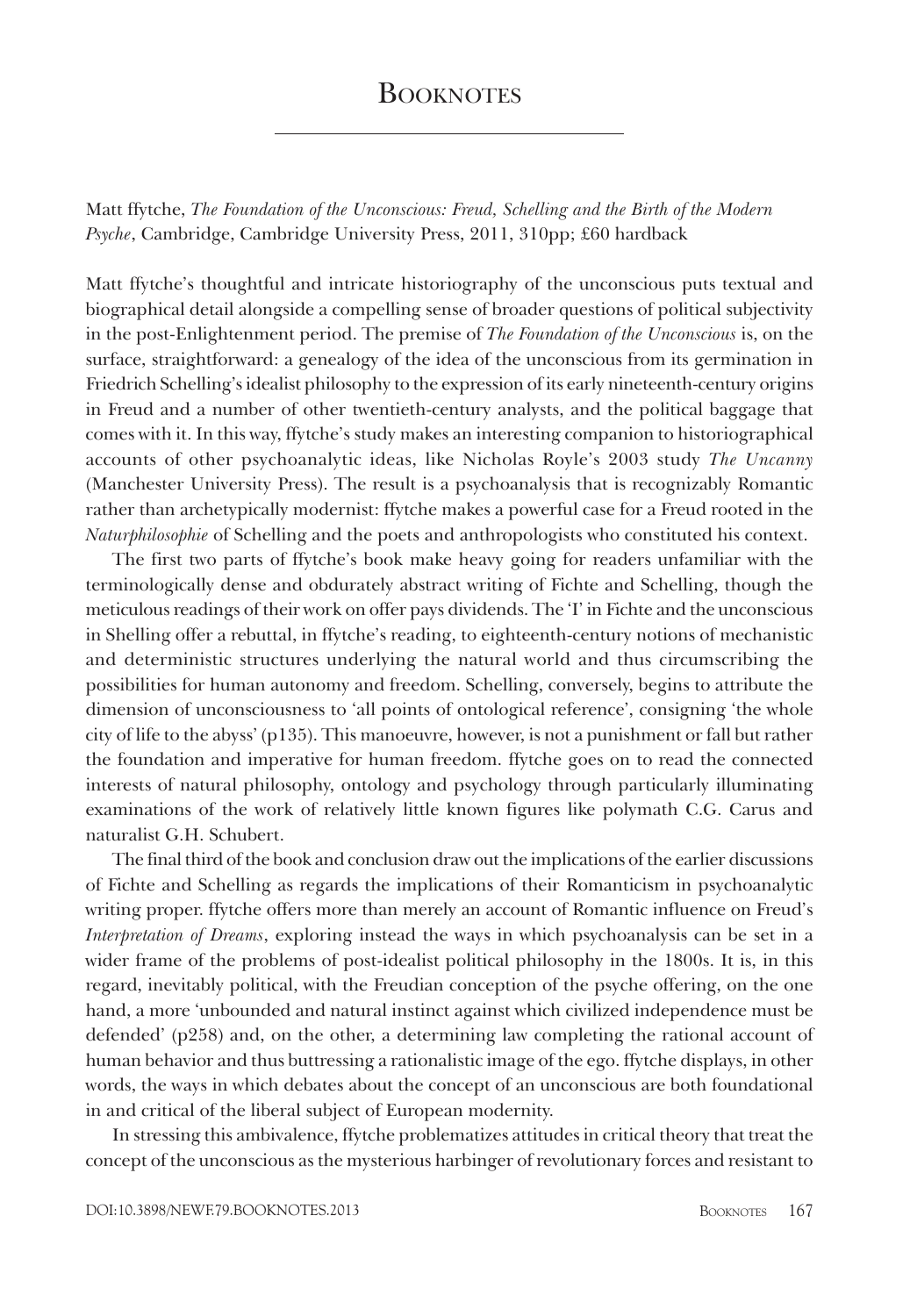the norms of bourgeois society. If only in a muted way, ffytche's meticulous historicization of the political and philosophical forces shaping Schelling's conception of the unconscious offers a counterpoint to, and critique of, Slavoj Žižek's vision of Schelling's unconscious in which it emerges 'in a brief flash'; a view that ffytche feels necessarily 'forecloses any attempt to give the unconscious itself a history' (p4). For this reason, ffytche's study will be useful to researchers and postgraduates engaged in contemporary theoretical speculations about the relationship between concepts of subjectivity, political life and the legacy of the Enlightenment. It should also be of great value to writers interested in the relationship of psychoanalysis and aesthetics in both modernist studies and Romanticism, opening the door to a vision of modernism inflected by not just psychoanalysis but its Romantic precursors, as well as perhaps promising new engagements of Romantic twentieth-century psychoanalysts (C.G. Jung; Donald Winnicott) with the philosophical and cultural artifacts of the early nineteenth century.

## *Benjamin Poore*

Lisa Blackman, *Immaterial Bodies: Affect, Embodiment, Mediation,* London, Sage, 2012, 240pp; £26.99 paperback, £85 cloth

Lisa Blackman's latest book *Immaterial Bodies* draws from the rich literature that has formed around body and affect studies (Blackman is the current editor of *Body and Society*). It well describes how, following the turn to affect, we have witnessed the near dissolution of the subject. However, Blackman makes the case that even if the body is no longer an image or self-contained entity, subjectivity has not gone away. So what has it become? Lining up her influences from Frank's early sociology of the body to Featherstone and Turner's co-editing of *Body and Society* in the mid 1990s, Blackman sets about deftly answering this question by reentering into the current turn to affect, and almost synonymous revival of nineteenth-century crowd theory, from a unique position. That is to say, although often recast as a biomediation or assemblage, there is still a requirement, Blackman argues, to attend to this immaterial corporality and locate the subject of affect.

The risks associated with introducing a theory of subjectivity to affect studies are fully grasped by Blackman. There is always the problem of undoing all the positive work done to wrestle back the human experience of the world from the relations of interiority found in cognitive psychology and phenomenological studies. But this is not an attempt to psychologize affect (p24). Instead Blackman looks to decouple psychological processes from the self-contained subject. The study of the transmission of material affect must, as Blackman points out, account for the immateriality of what is transmitted. This post-psychological study of affect does not therefore, like many other recent accounts, move to the popular centre ground of current cognitive neuroscience to find its concepts. Blackman does something really interesting here. Rather than seeking to confirm the subject of affect through spurious references to pop science, *Immaterial Bodies* moves the inquiry to the margins of science, uncovering fascinating material on crowds, voice hearing, suggestibility, mental touch, rhythm and the double brain. Highlights include references to the work of Sidis (a student of James) on suggestion, Tuke's understanding of how the psychic becomes somatic and the application of Gibbs mimetic communication to nineteenth-century ideas about telepathy, hypnosis, delusions and hallucinations.